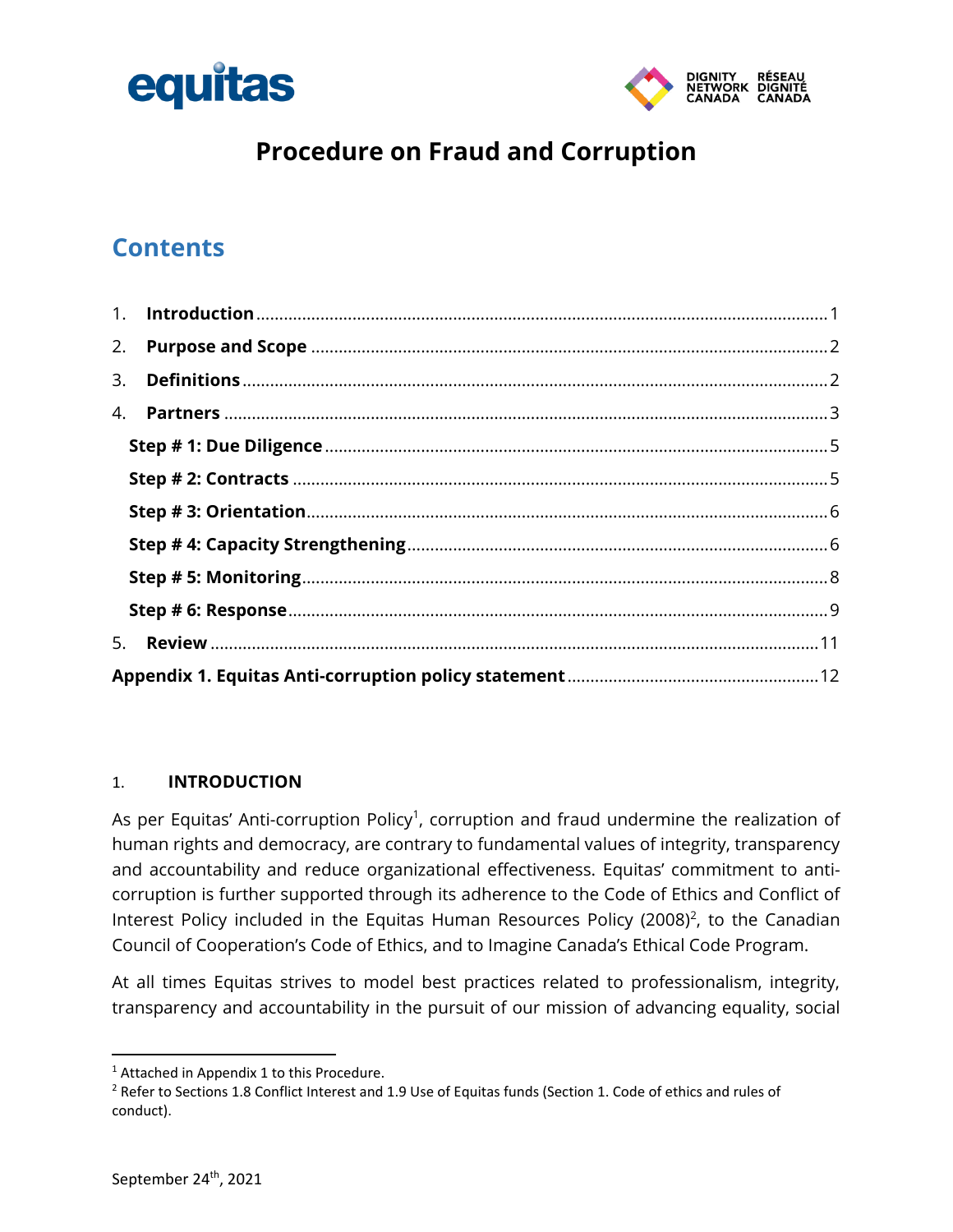# equitas



justice and respect for human dignity in Canada and around the world. This applies to all Equitas Board Members and employees during official or unofficial representations, program activities and other dealings in all countries in which Equitas or its partners operate.

The Equitas Procedure on Fraud and Corruption (the "Procedure") is a supplement to, and not a replacement for, all applicable laws that govern incidents of fraud and corruption including but not limited to the *Criminal Code* (Canada) and any other non-Canadian laws that may apply. This Procedure shall at all times be applied in a manner which complies with such applicable laws, regulations, and guidelines.

#### <span id="page-1-0"></span>2. **PURPOSE AND SCOPE**

The purpose of the Equitas Procedure on Fraud and Corruption "the Procedure" is to ensure that appropriate procedures and mechanisms are in place and applied to prevent and respond to incidents, alleged or actual, of fraud and corruption that occur within Equitas or partners' projects outside and inside Canada.

The Procedure shall apply to all Equitas staff and Equitas partners.

The Procedure is also intended to assist organizations who have applied for Act Together for Inclusion Fund (ACTIF) funding and new partners of Equitas in country-specific projects, to understand the policies and procedures relating to the due diligence screening process and the general response and consequences in connection with such incidents.

This procedure reflects Equitas commitment to:

- Monitor its processes for the identification and response to all acts and behaviours that are fraudulent and illegal, or that may be characterized as corruption of any kind;
- Apply effective compliance mechanisms and raise awareness among all existing and future partners and staff members; and
- Develop an organizational culture based on ethics and honesty within Equitas and with partners.

#### <span id="page-1-1"></span>3. **DEFINITIONS**

Global Affairs Canada defines **Fraud** to include corruption, fraud, bribery and other situations of misuse of funds, including offers, gifts or payment, consideration or benefits of any kind, which constitute an illegal or corrupt practice. **Fraud** is defined as an intentional deception made to secure unfair or unlawful gain or to damage another person $^3$ .

 $\overline{a}$ 

 $3$  As defined in the Financial Toolkit – Module 12. Fraud Protection / 12.1 How to recognize fraud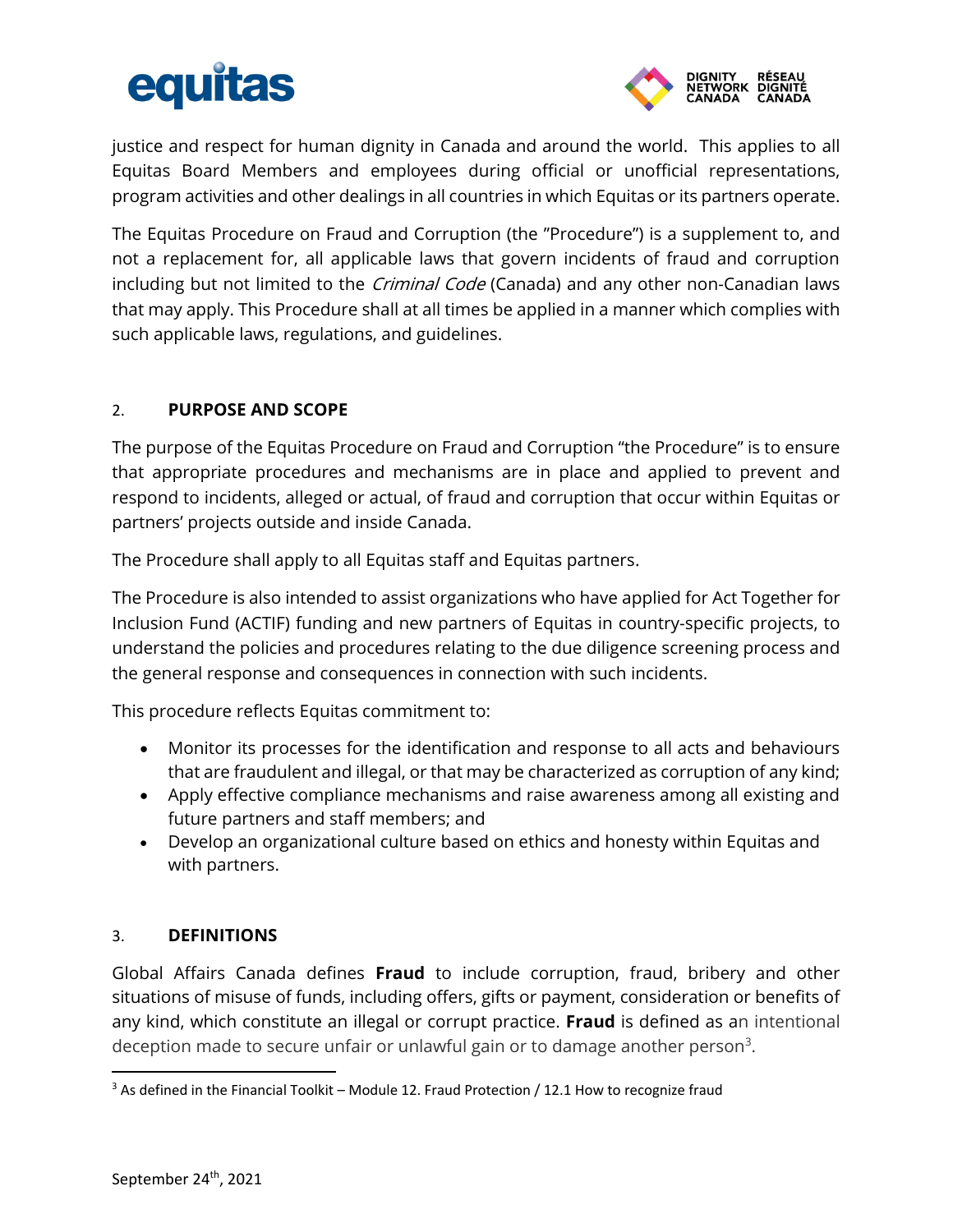



Some examples of fraud in our field<sup>4</sup> include:

- Knowingly creating and/or distributing false or misleading financial reports;
- Violating Equitas' policies or procedures with the aim of personal gain or the financial detriment to Equitas;
- Submitting false claims for payment or reimbursement;
- "Off book" accounting, or making false or fictitious entries;
- Accepting or offering a bribe;
- Accepting a commission from, or paying same to a third party (kickbacks);
- Blackmail or extortion; and
- Theft or misappropriation of assets.

As per Equitas' Anti-Corruption Policy, **Corruption** is defined as "bribery and any other behaviour in relation to a person entrusted with responsibilities in the public and private sector, which violates their duties that follow from their status as a public official, private employee, independent agent or another relationship of that kind and is aimed at gaining undue advantage of any kind for themselves or for others."<sup>5</sup>

#### <span id="page-2-0"></span>4. **PARTNERS**

Based on the COC Nederland's<sup>6</sup> model and described in its Non-compliance procedure, the "**Circle of Compliance"** is useful for framing the procedure (in 6 steps) on fraud, corruption and their incidents involving future and existing partners of Equitas.

[<sup>12.1.2</sup> Types of fraud -](https://www.canada.ca/en/financial-consumer-agency/services/financial-toolkit/fraud/fraud-1/3.html) Canada.ca

<sup>4</sup> Extracted from Non – compliance procedure of COC Nederland, a Dutch organisation for LGBT people

<sup>5</sup> Council of Europe, cited by Bruce M. Bailey. "Anti-Corruption Programming: Questions and strategies". Canadian International Development Agency. 2000 (revised February 2011).

<sup>6</sup> Non – compliance procedure of COC Nederland, a Dutch organisation for LGBT people.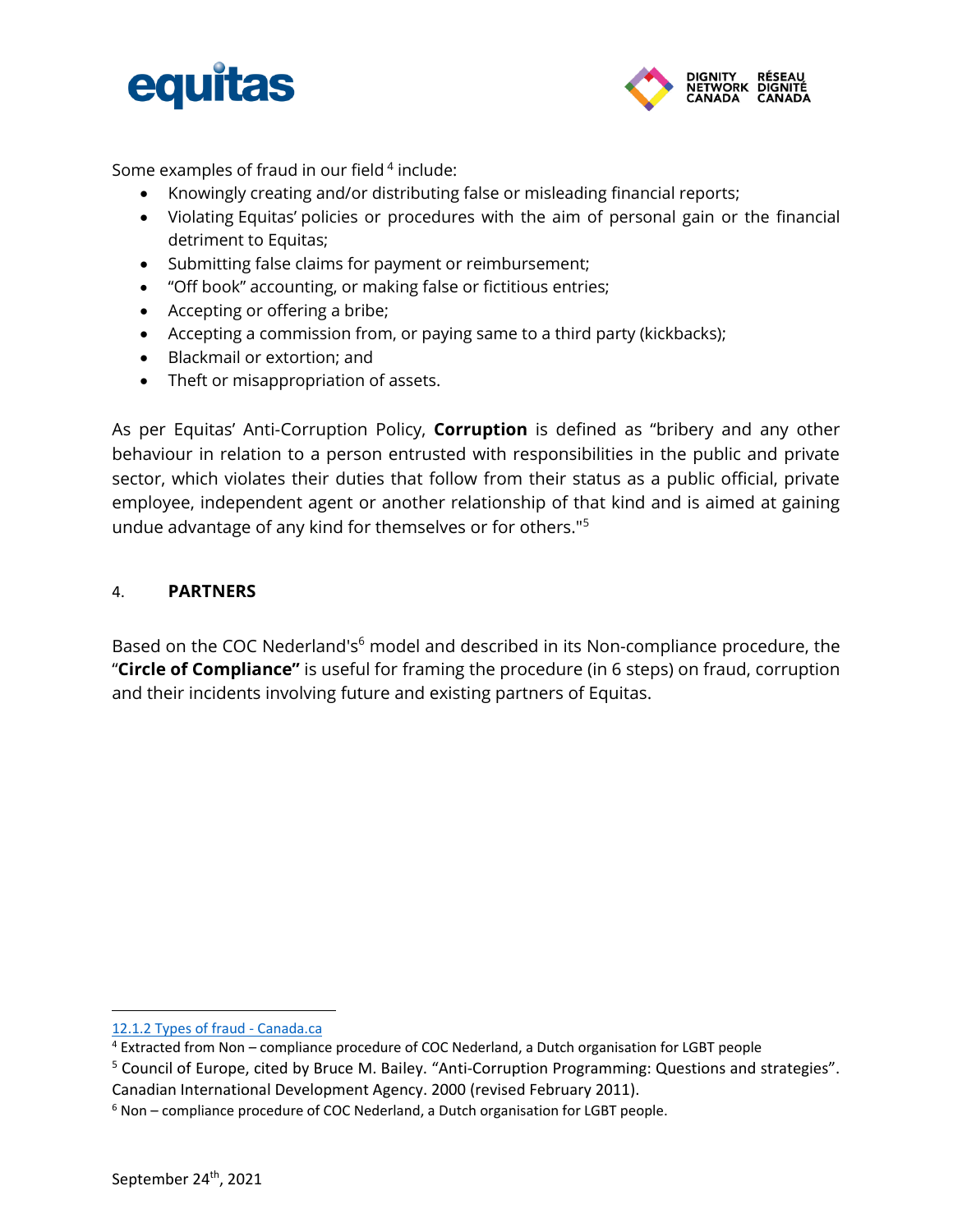



# **The Circle of Compliance**

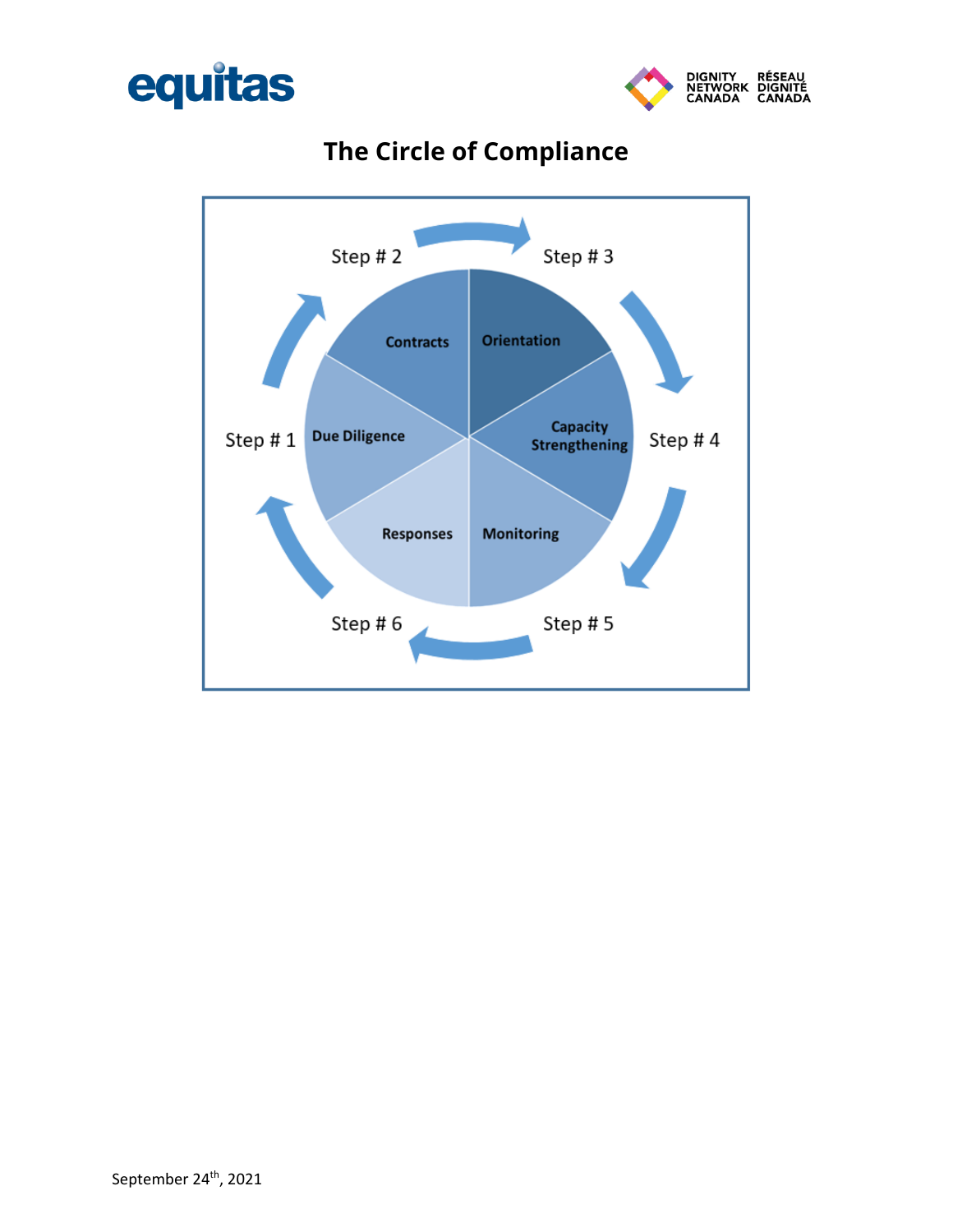



#### <span id="page-4-0"></span>**Step # 1: Due Diligence**

Equitas is responsible for ensuring proper due diligence and screening of ACTIF applicants and new potential partners, relating to incidents and allegations concerning fraud and corruption. Equitas' due diligence process includes an internet and news key word search, a check against terrorist organizations' lists<sup>7</sup> and the verification of at least two references.

Equitas will also review and ensure that the applicants or new partners have in place adequate and appropriate policies, internal controls, and procedures in connection with the prevention and response to fraud and corruption, and that these are compliant with Equitas' funders' rules and requirements. If internal controls are deemed insufficient, appropriate capacity strengthening and risk mitigation strategies will be required. These may include imposing on partners shorter reporting periods and sending smaller advances, a greater scrutiny of its supporting documents and receipts, and a plan to redress appropriate internal controls.

When an incident or allegation is reported or discovered, Equitas will follow up with the partner. Equitas will seek to acquire more complete information on the incident in order to understand what preventive, corrective or disciplinary measures have been implemented or developed by the partner to address the incident. This assessment will be shared with the Project Selection Committee in the case of ACTIF potential partners, and the Programs Director in the case of other Equitas potential project partners.

#### <span id="page-4-1"></span>**Step # 2: Contracts<sup>8</sup>**

Equitas will ensure that appropriate clauses are included in the contracts signed with its partners and its external consultants relating to:

- Anti-Fraud and Anti-Corruption, whereby partners acknowledge responsibilities and rules, provide guarantees against corruption and fraud and commit to notify Equitas should incidents occur;
- Procurement policies; and
- Financial and administrative procedures.

<sup>7</sup> *Criminal Code*, R.S.C. 1985, c. C-46 or those appearing on Consolidated United Nations Security Council Sanctions List

<sup>8</sup> Include all contracts signed with Equitas: **M**emorandums **o**f **U**nderstanding **(MoU)** signed by Equitas with partners for International and Canadian projects, and services contracts signed by Equitas with external consultants (Canadian and International)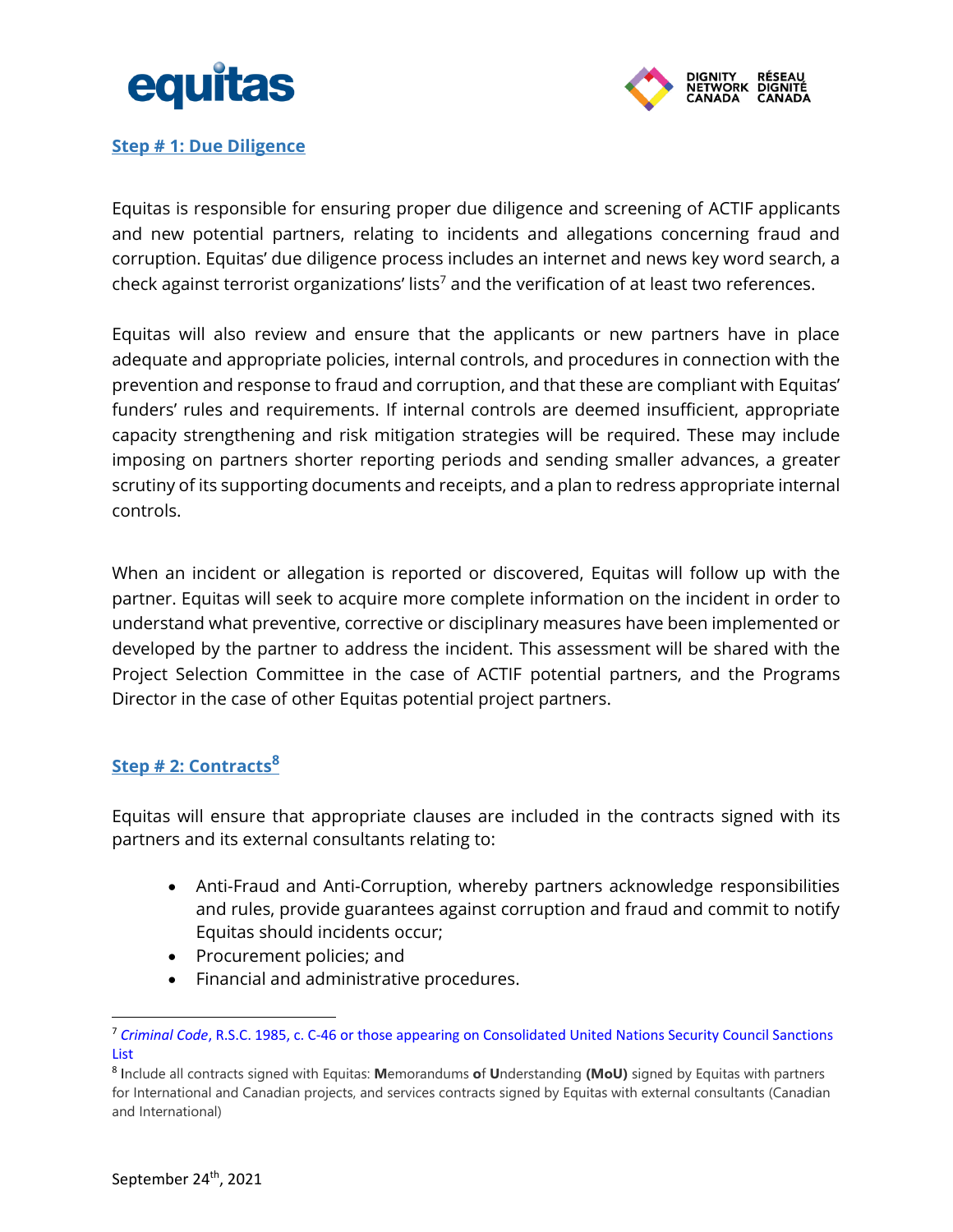



Equitas' Financial Procedures, Procurement Policies and Fraud and Corruption Procedure shall be provided and attached to all relevant signed contracts with partners and external consultants.

All contracts shall clearly indicate that in cases of fraud and corruption, the local partner (Southern) is directly responsible for reimbursing the funds in question. In the case of ACTIF, the contracts shall indicate that **Canadian partners are solely responsible to reimburse Equitas** for funds lost because of fraud or corruption or by claiming ineligible costs, due to their own or their local partners' actions.

Risk mitigation measures, as described in Step # 1: Due Diligence, may also be included in the contract.

#### <span id="page-5-0"></span>**Step # 3: Orientation**

Compliance with regulations starts with clarity and education/training. This improves the partner's understanding of its rights and obligations, which aids in the prevention of fraud or irregularities. After the contract has been signed, Equitas will provide a detailed **orientation** session. This session, presented remotely or in person (a webinar meeting, or meetings, may include several partners), will include a review of the clauses in the contract and an explanation of the **financial and administration procedures**. The goal is for partners to understand their responsibilities and the need for them to have in place financial systems and procedures that ensure sound and fundamental financial management (Transparency, Integrity and Accountability).

#### <span id="page-5-1"></span>**Step # 4: Capacity Strengthening**

For all Equitas' projects, the capacity strengthening will be conducted through a series of face-to-face and/or online meetings. The Equitas Finance team, supported by external auditors, will provide **F**inancial **C**apacity **S**trengthening **A**ctivities **(FCSA)**<sup>9</sup> **,** which is modelled on Global Affairs Canada's own Financial Capacity Building Assessment (FCBA) process.

<sup>9</sup> In the case of ACTIF, the Senior Financial Officer will provide financial capacity building and assessment visit during the first six months of the project.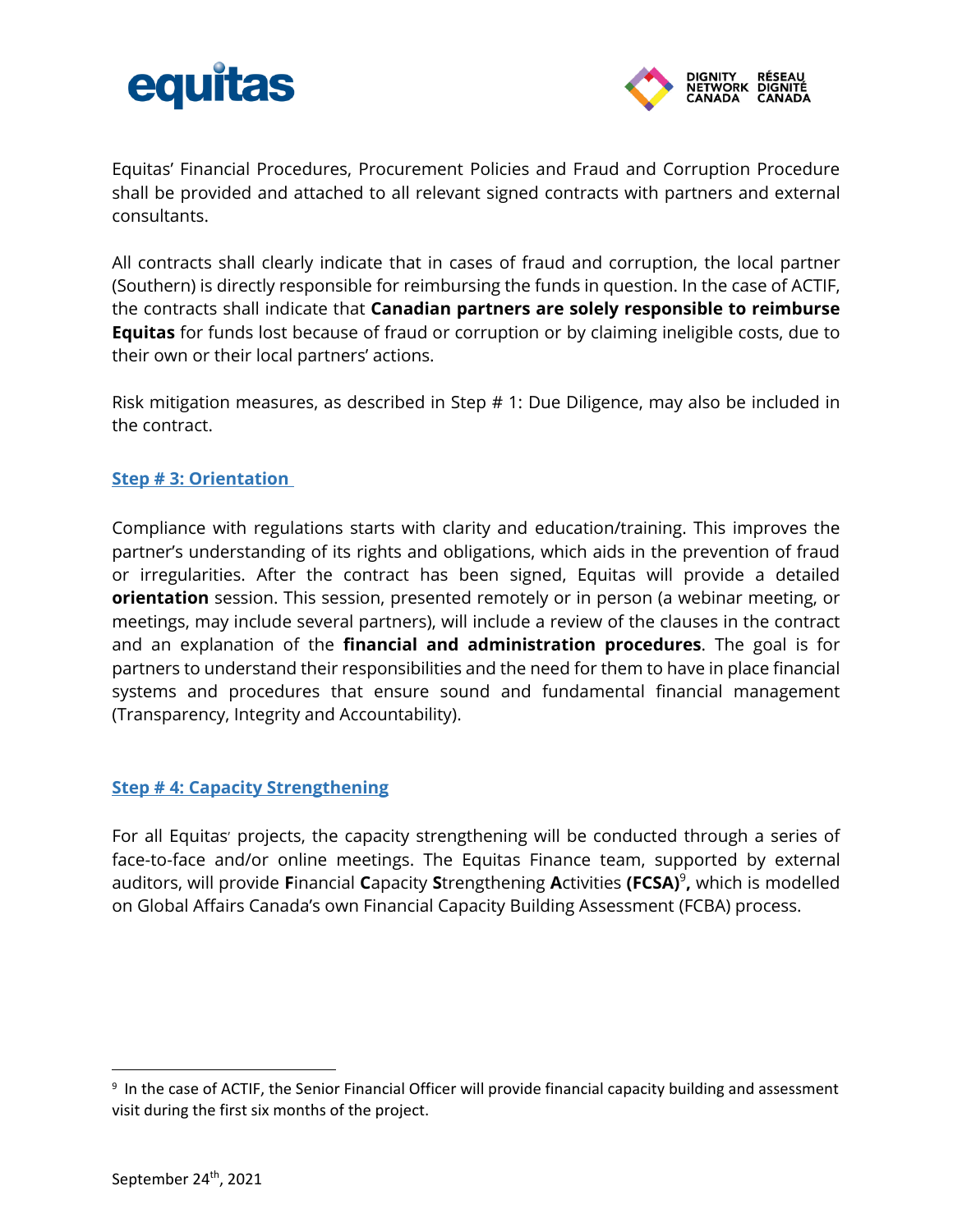



The objectives of the FCSA are to:

- Strengthen the partner's<sup>10</sup> understanding of the contract and the funder's<sup>11</sup> terms and conditions, with an emphasis on the financial articles;
- Support the partner in strengthening its financial information systems and internal controls for better financial management of the project. Internal control assessment is part of the process; and
- Support the partner in strengthening its capacity to produce financial reports that meet funder's requirements.

The FCSA will also assess systems and procedures that can reduce the risk of fraud and corruption, such as:

- Strong procurement practices and adequate background checks conducted when hiring employees;
- Adequate segregation of financial duties (especially related to cash transactions, banking, and account reconciliations) to mitigate the risk of the misuse of funds;
- Requirement for dual signatures on cheques and fund transfers;
- Delegation of Authority Authorization/approval matrices; and
- Strong physical and IT security controls (personal passwords, secure access to and storage of documents, ID access cards, log sheets, cameras, etc.).

At the beginning of the FCSA, Equitas will provide its partner with a questionnaire to complete; it will be discussed in depth during the first FCSA meeting. The objective of this questionnaire is to assess how the partner will manage the financial aspects of the projects and to identify potential financial risks.

The FCSA will allow Equitas to assess the financial capacity of the partner, to update its risk assessment and to implement appropriate risk mitigation strategies. Where warranted by the risk assessment, Equitas will devise, implement, and require appropriate procedures, which are proportionate to the risks and to the size, resources, and complexity of the partner organisation as well as the assessed level of risk.

Risk mitigation strategies may include conducting a follow-up FCSA visit, requiring more frequent reporting periods with smaller advances, and conducting more thorough reviews of financial reports, including a reconciliation with the General Ledger and a review of all supporting documents and receipts.

<sup>&</sup>lt;sup>10</sup> In the case of ACTIF (FCSA), Partner refers to both Canadian partners and Local partners (Southern).

<sup>&</sup>lt;sup>11</sup> In the case of ACTIF (FCSA), funder refers to Global Affair Canada (GAC)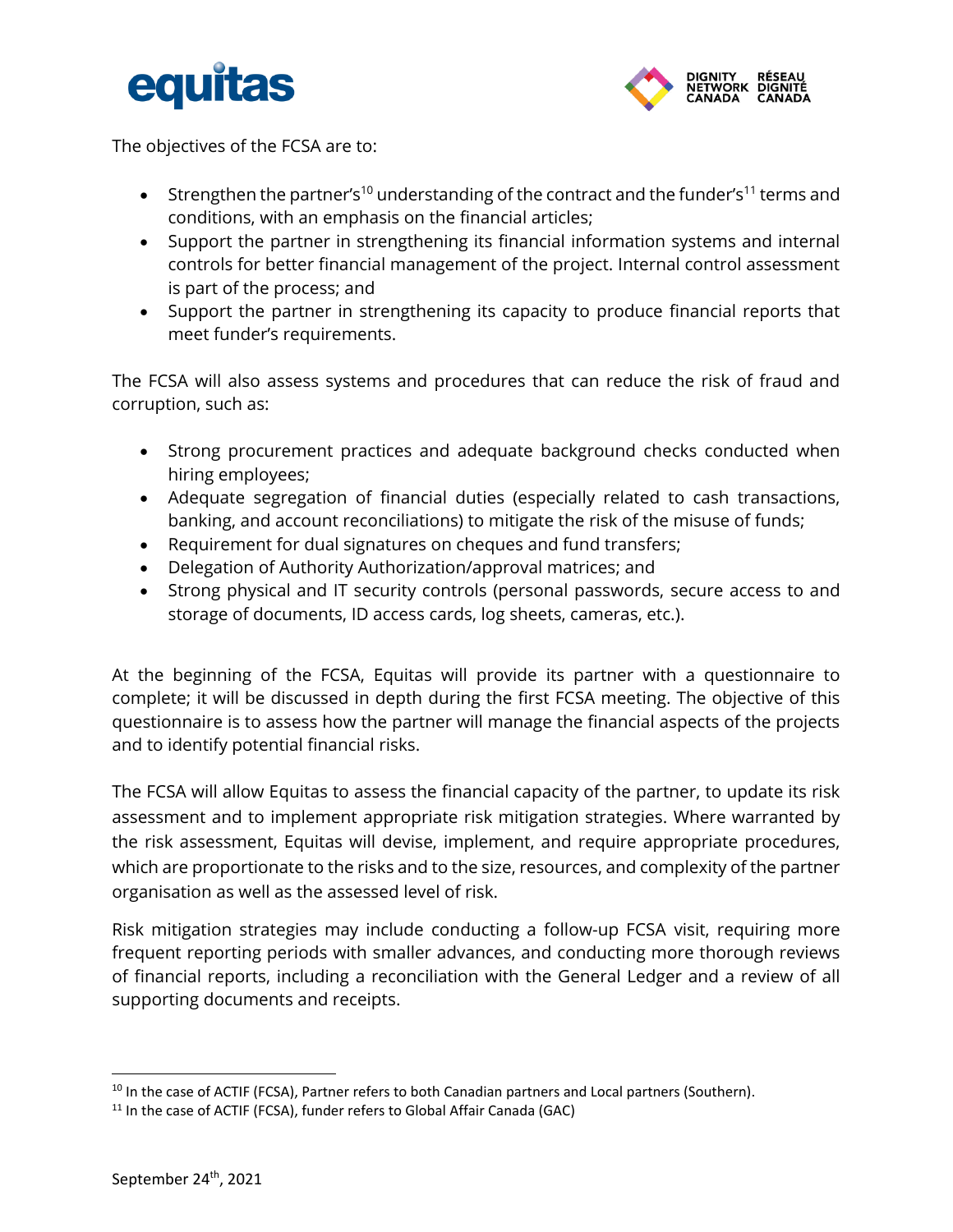



Following the FCSA meetings, a report of the recommendations, and a risk analysis related to internal controls, will be sent to the partner. The partner will be invited to provide comments and additional responses.

#### <span id="page-7-0"></span>**Step # 5: Monitoring**

Equitas' approach is to work closely with partners, to build a relationship based on trust. Project officers will be approachable and accessible so that the partners will feel at ease to ask questions and discuss uncertainties relating to project management. Equitas' approach aims to increases the partner's willingness and understanding of the importance of complying with the obligations and responsibilities that they assumed when signing their contracts.

Equitas partners commit to using project funds exclusively in accordance with the terms of the signed contract and Donor Funding Agreement<sup>12</sup>. They shall also provide interim and final financial reports on the expenditures of the funds. Each report will show a complete list of funds spent on the basis of the budgeted line items as compared to the original Project's budget, with justification of any variances between estimated and actual expenditures by activity (or budget category). Reporting will also confirm the accounts of the Local partner into which the funds were placed.

Equitas partners are also responsible for maintaining full and complete books and records of all receipts, and disbursements of any funds received. Copies of supporting documents and receipts shall be always available to Equitas on request and must be retained for the period stipulated in the funding agreement<sup>13</sup>.

Equitas will review financial reports, flag any inconsistencies or unusual transactions, and return them to be corrected and resubmitted. Equitas may check compliance through spot visits to review financial systems and copies of receipts/invoices

Equitas will be vigilant to the high-risk areas identified by funders:

- Falsifying invoices (e.g. hotels and other travel costs, training costs, etc.);
- Falsifying entire training sessions (e.g. Participants' signatures, etc.);
- Fake procurement of various Project costs;
- Kickbacks for procurement or salary increases; and

 $\overline{a}$ 

<sup>&</sup>lt;sup>12</sup> In ACTIF, Donor Funding Agreement refer to Contribution Agreement signed by Global Affairs Canada <sup>13</sup> In ACTIF, partners shall retain documents, including supporting documents until 31, May 2030 (3 years after the end of ACTIF Fund) 31 May 2027.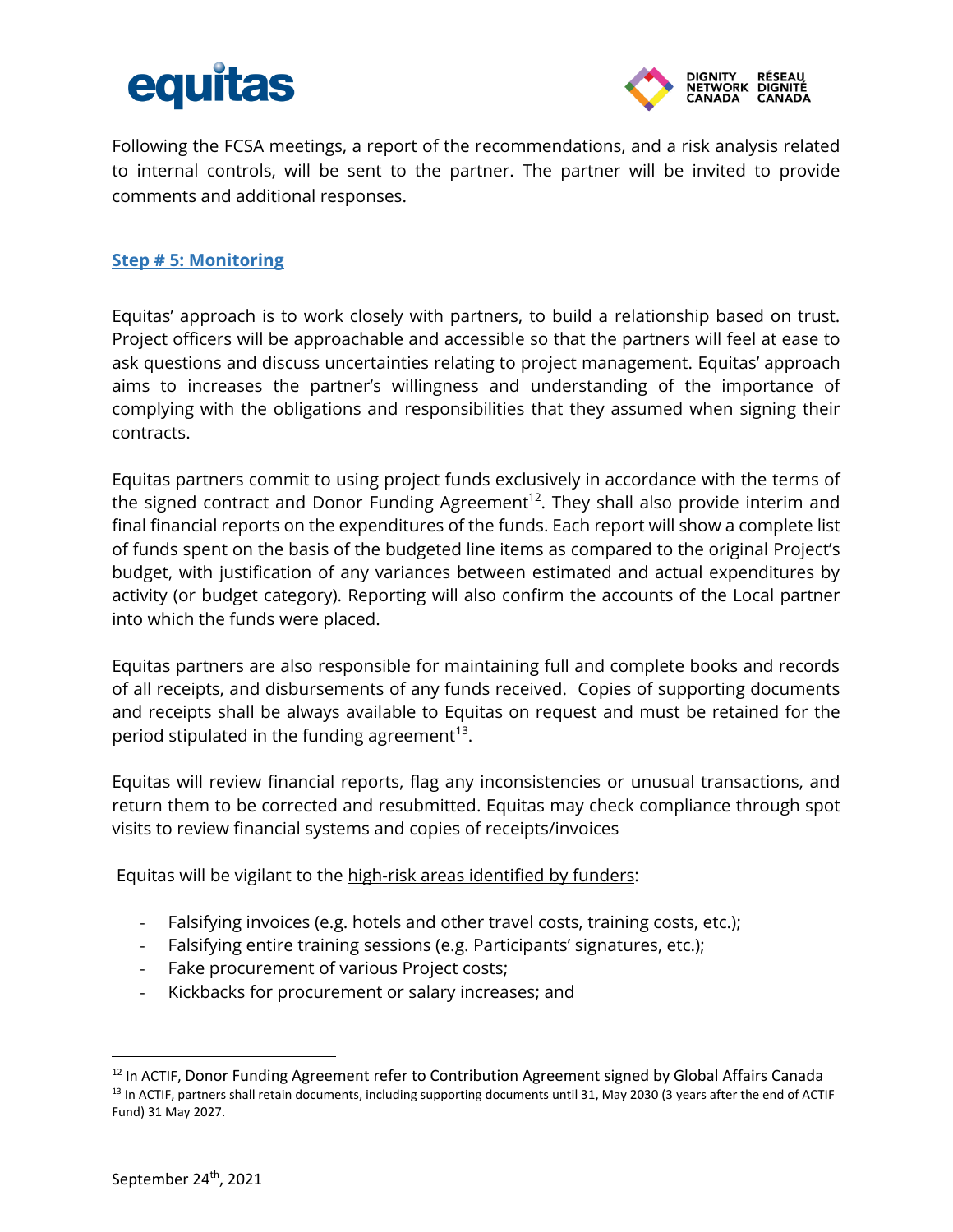



Non-arm's length procurement. Inflating costs with more than one party splitting the windfall funds.

#### **Whistle Blowing process:**

- 1. Complaints can be made directly to the Director of Finance verbally or can be sent in writing via email to [complaints@equitas.org](mailto:complaints@equitas.org)
- 2. The Director of Finance will record the complaint. Complainants will receive confirmation of receipt and a copy of the Procedure within five (5) working days.
- 3. The Director of Finance will manage the complaint within thirty-five (35) working days, though the period may be longer in complex matters and a notification of extension period will be sent to the complainant. The International Program Director or the Fund Director will be informed of all complaints and consulted on the handling thereof.
- 4. Subject to the provisions of step 3 above, the complainant is expected to receive an outcome of their complaint within forty-five (45) working days of the receipt of the complaint.

#### <span id="page-8-0"></span>**Step # 6: Response**

When a non-compliance incident is detected, Equitas will assess whether it is due to an error, an irregularity<sup>14</sup>, a suspected fraud or a proven fraud. The Program or Fund Officer, and the Finance Officer, will be tasked with determining if the problem is an error, an irregularity, a suspected fraud, or a proven fraud.

The person who first encounters a case of (suspected) fraud shall report it immediately to the Senior Grant Officer, in the case of country specific projects, or to the Senior Finance Officer in the case of ACTIF.

An ad-hoc committee will be struck to review and determine appropriate responses. The adhoc committee will be comprised of the Programs Administration and Finance Officer, the Program Officer managing the project, the Senior Grant Officer (when country specific project is managed by a Program Officer), the Director of Program and the Director of Finance. In the case of ACTF, the Fund Officer, the Fund Director and the Senior Finance Officer will be part of the ad-hoc committee with the the Director of Programs and the Director of Finance.

The ad-hoc committee will make recommendations to the Executive Director, who will approve and communicate these recommendations to the partner.

<sup>&</sup>lt;sup>14</sup> Any practice, act or omission which is not adhering to the agreements, rules, procedures, etc. in the signed contract would be considered an irregularity.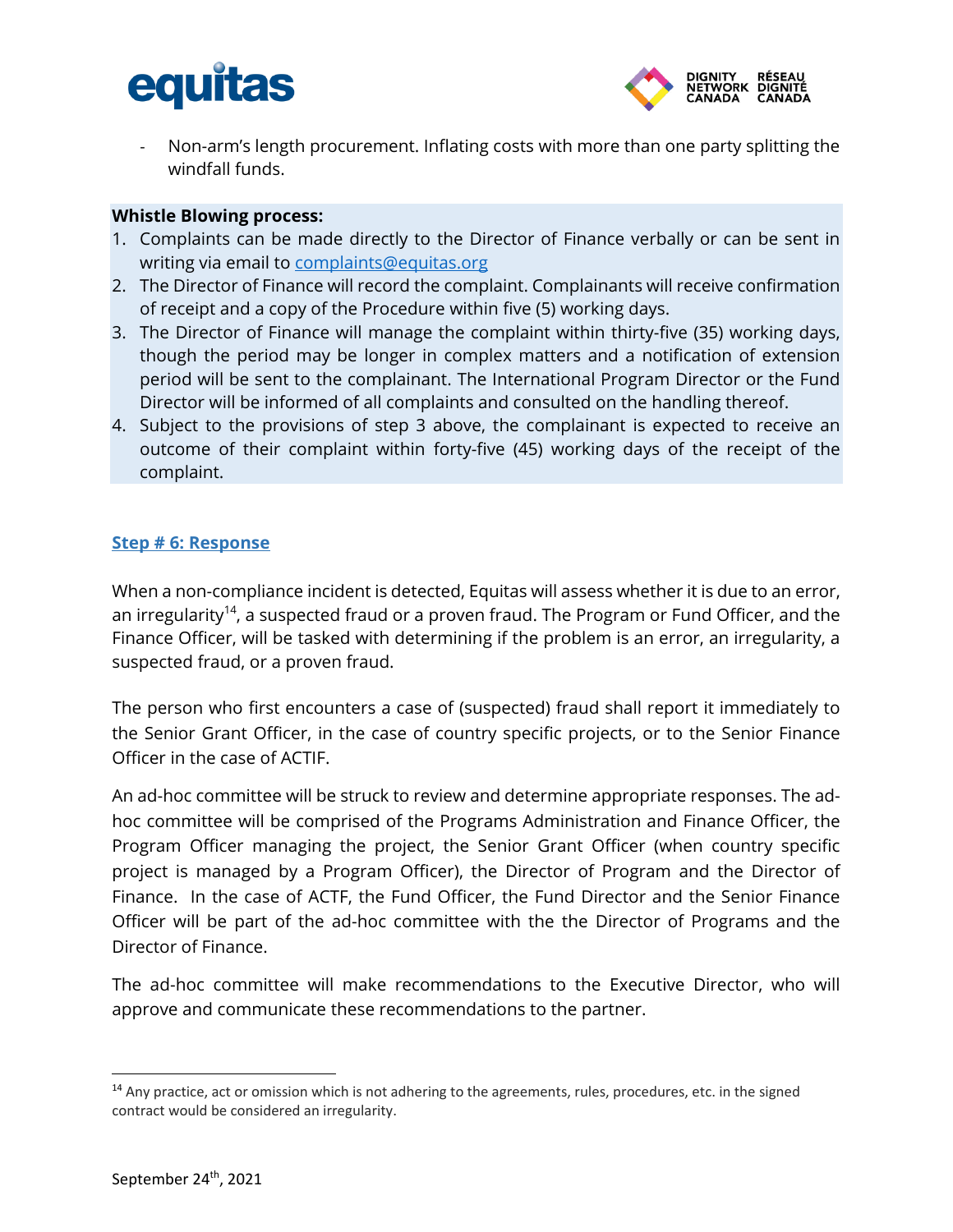# equitas



Responses may include the following: payments put on hold, the suspension or termination of the contract, reimbursement of funds, communication to other donors.

Conditions set by Equitas for the continuation of the relationship may include:

- The full extent of the damage is reimbursed;
- The incidents are reported to the funder by the Executive Director and to other funders (if applicable);
- The Partner organization demonstrably improves its internal organization and monitoring (controls), and
- The Parties involved in the fraud shall be suspended or fired.

This table summarize the steps to take when detecting an error / an irregularity / a suspected Fraud / a Proven Fraud

| <b>Process when detecting:</b>                                                                                                                                                                                               | <b>Error</b> | <b>Irregularity</b> | <b>Suspected</b><br><b>Fraud</b> | <b>Proven</b><br><b>Fraud</b> |
|------------------------------------------------------------------------------------------------------------------------------------------------------------------------------------------------------------------------------|--------------|---------------------|----------------------------------|-------------------------------|
| find<br>the<br>Contact<br>partner<br>to<br>out<br>information and fix strict deadlines for<br>delivering answers and/or documents                                                                                            |              |                     |                                  |                               |
| Report to the Program Director <sup>15</sup> :<br>explaining the problem and determine if it<br>is an irregularity / Suspected Fraud /<br>Proven Fraud and what can be the<br>solution to solve this irregularity            |              |                     |                                  |                               |
| Consider stopping planned bank transfers<br>if the irregularity is assessed a high risk.                                                                                                                                     |              |                     |                                  |                               |
| Report to the Financial Department: stop<br>all planned bank transfers until the<br>problem is resolved. Should an advance<br>payment be under way, the Director of<br>Finance will seek to retrieve the sum in<br>question. |              |                     |                                  |                               |
| Get any documents and information that<br>can prove the fraud (from different<br>members of the organization, from other                                                                                                     |              |                     |                                  |                               |

<sup>&</sup>lt;sup>15</sup> Director of Fund should be involved in the reporting process in the case of ACTIF irregularity/ Suspected Fraud/ Proven Fraud.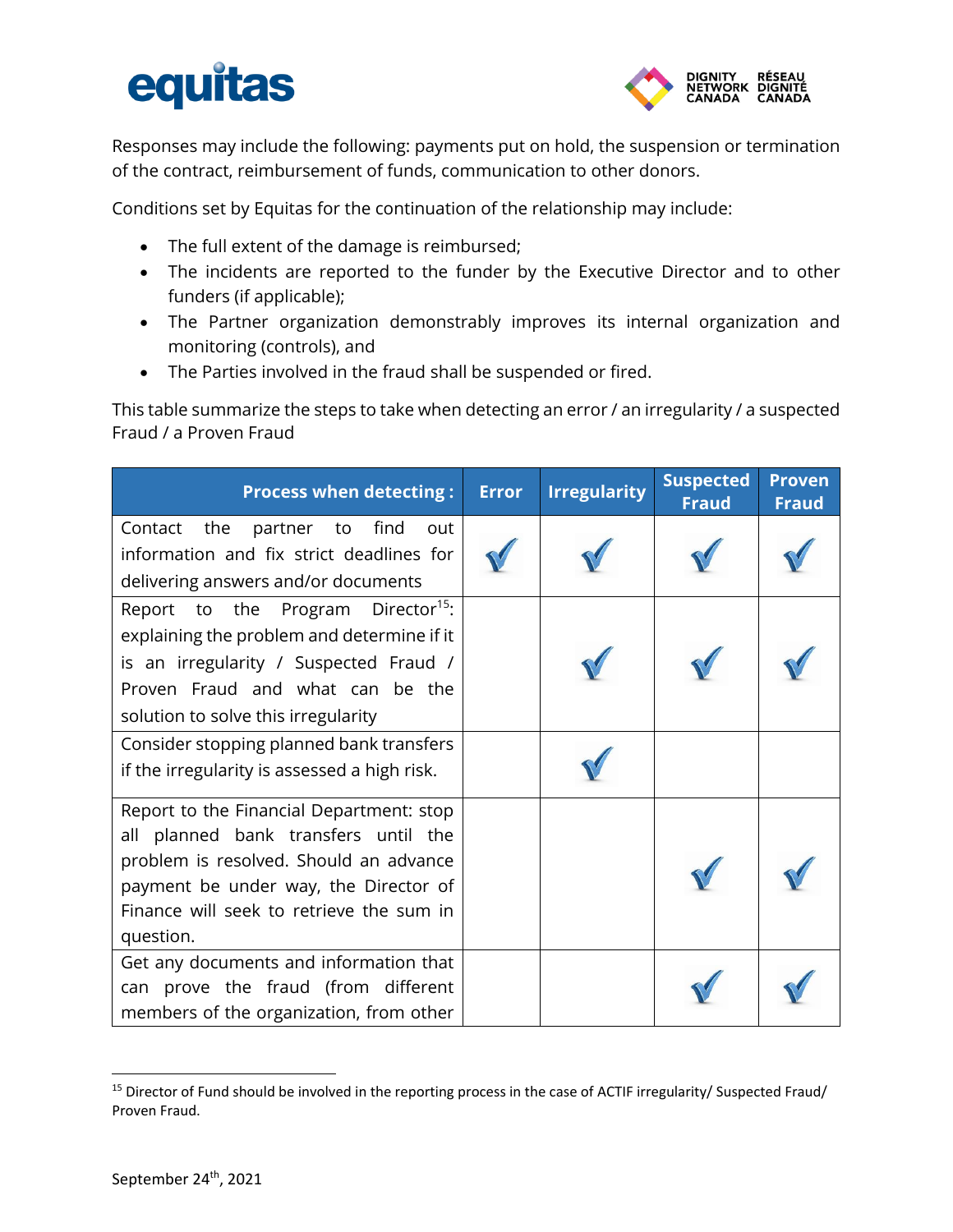



| stakeholders). Can be done even by<br>sending an extra auditor to check.                                                                                                                                                         |  |  |
|----------------------------------------------------------------------------------------------------------------------------------------------------------------------------------------------------------------------------------|--|--|
| The Program Director / Executive Director<br>will notify the partner that the payments<br>have been suspended until a there is a<br>total clarification of the issue before<br>resumption of the payments can be<br>considered   |  |  |
| Meetings are held with the partner to<br>discuss if and how the 'fraud problem'<br>could be prevented and solved to give<br>them the chance to improve their<br>organization and stop the fraud and<br>continue the partnership. |  |  |
| Consign steps undertaken (warnings,<br>payments on hold, termination of<br>contract, reclamation of funds, etc.) in a<br>monitoring document indicating all<br>measures that have been taken.                                    |  |  |

#### <span id="page-10-0"></span>5. **REVIEW**

Equitas commits to review and adapt this procedure and to learn from incidents as they arise on an annual basis.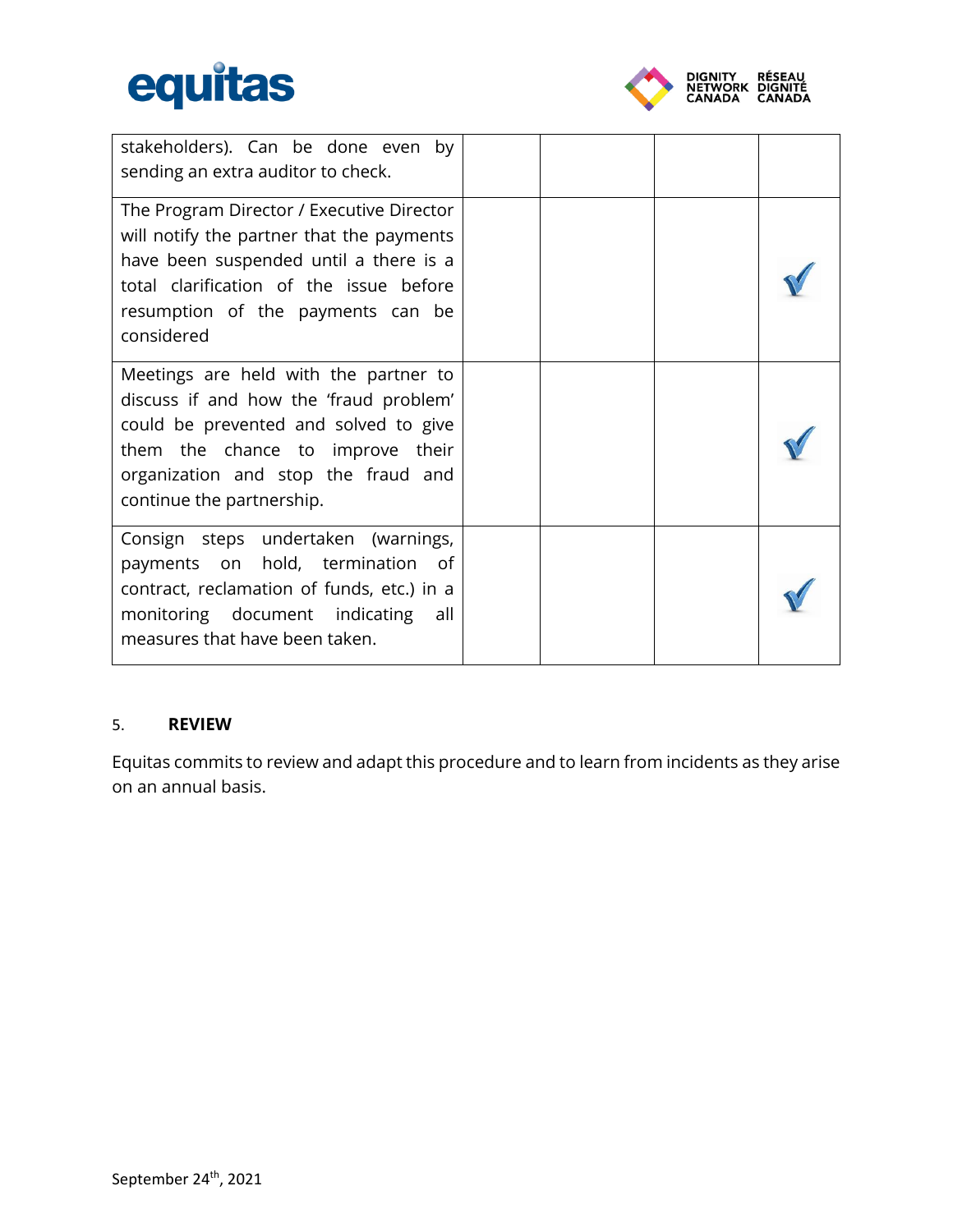<span id="page-11-0"></span>



### **Appendix 1**

### Equitas Anti-corruption policy statement

Corruption undermines the realization of human rights and democracy, is contrary to fundamental values of integrity, transparency and accountability and reduces organisational effectiveness. Equitas has no tolerance towards corruption.

For the purpose of this statement, **corruption is defined as** "bribery and any other behaviour in relation to a person entrusted with responsibilities in the public and private sector, which violates their duties that follow from their status as a public official, private employee, independent agent or another relationship of that kind and is aimed at gaining undue advantage of any kind for themselves or for others."

Council of Europe, cited by Bruce M. Bailey. "Anti-Corruption Programming: Questions and strategies". Canadian International Development Agency. 2000 (revised February 2011). p.15. [http://www.acdicida.gc.ca/INET/IMAGES.NSF/vLUImages/HRDG2/\$file/EngQ&S.pdf]

This statement applies to all Equitas Board Members and employees during official or unofficial representations, program activities and other dealings in all countries in which we or our partners operate. At all times Equitas strives to model best practices related to professionalism, integrity, transparency and accountability in the pursuit of our mission advancing equality, social justice and respect for human dignity in Canada and around the world.

As part of its commitment to preventing corruption in its operations:

Risks associated with corruption and bribery will be considered as part of Equitas' overall and ongoing risk management procedures.

Equitas will assess the bribery risk associated with entering into partnership or contracting arrangements with other entities and then carry out periodic due diligence based on that risk assessment.

Where warranted by the risk assessment, Equitas will devise, implement and maintain appropriate procedures, which are proportionate to the risks and to the size, resources and complexity of the organisation as well as the level of risk.

This commitment to anti-corruption is further supported through the Code of Ethics and Conflict of Interest Policy included in the Equitas Human Resources Policy (2008) and Equitas'